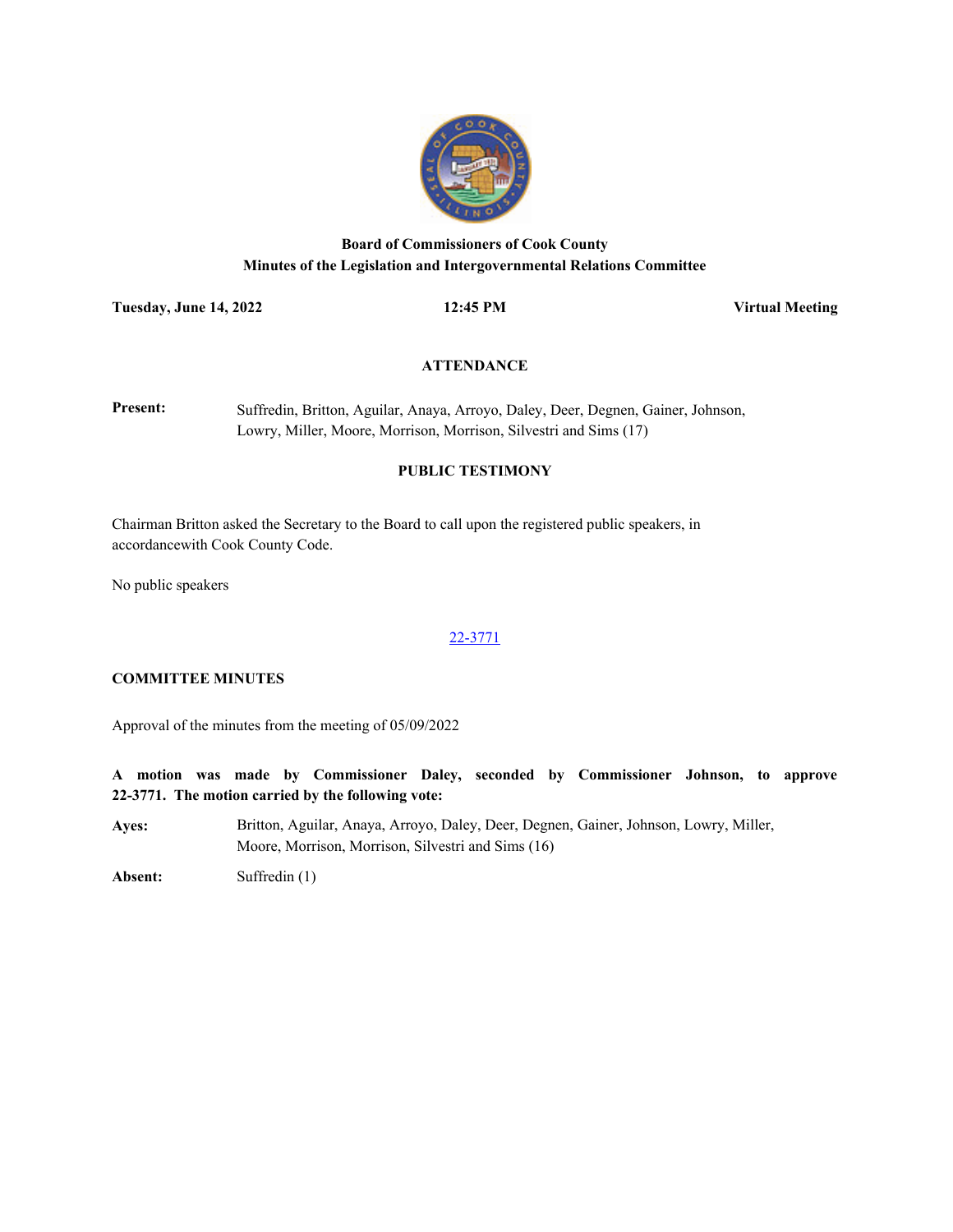#### [22-1675](http://cook-county.legistar.com/gateway.aspx?m=l&id=/matter.aspx?key=59977)

**Presented by:** TONI PRECKWINKLE, President, Cook County Board of Commissioners

# **PROPOSED APPOINTMENT**

**Appointee(s):** Herb Porter

**Position:** Commissioner

**Department/Board/Commission:** Housing Authority of Cook County

**Effective date:** Immediate

**Expiration date:** 5/12/2027

**A motion was made by Commissioner Daley, seconded by Commissioner Degnen, to recommend for approval 22-1675. The motion carried by the following vote:**

**Ayes:** Britton, Aguilar, Anaya, Arroyo, Daley, Deer, Degnen, Gainer, Johnson, Lowry, Miller, Moore, Morrison, Silvestri and Sims (15)

Present: Morrison (1)

**Absent:** Suffredin (1)

#### [22-3262](http://cook-county.legistar.com/gateway.aspx?m=l&id=/matter.aspx?key=61416)

**Presented by:** TONI PRECKWINKLE, President, Cook County Board of Commissioners

# **PROPOSED APPOINTMENT**

**Appointee(s):** Marcus Powell

**Position:** Glenbrook Sanitary District

**Department/Board/Commission:** Trustee

**Effective date:** Immediate

**Expiration date:** 5/12/2025

**A motion was made by Commissioner Daley, seconded by Commissioner Degnen, to recommend for approval 22-3262. The motion carried by the following vote:**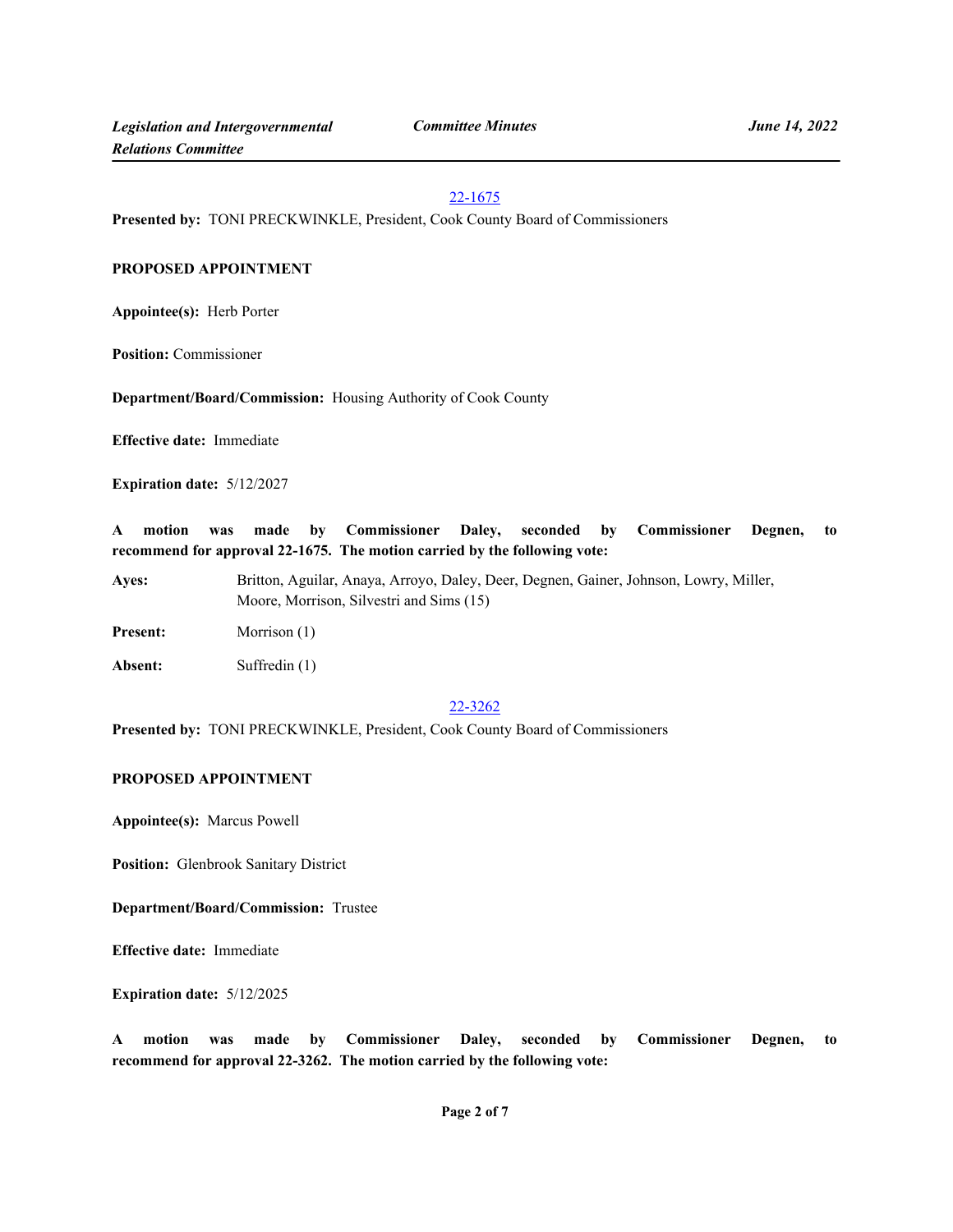| Aves:   | Britton, Aguilar, Anaya, Arroyo, Daley, Deer, Degnen, Gainer, Johnson, Lowry, Miller,<br>Moore, Morrison, Morrison, Silvestri and Sims (16) |
|---------|---------------------------------------------------------------------------------------------------------------------------------------------|
| Absent: | Suffredin $(1)$                                                                                                                             |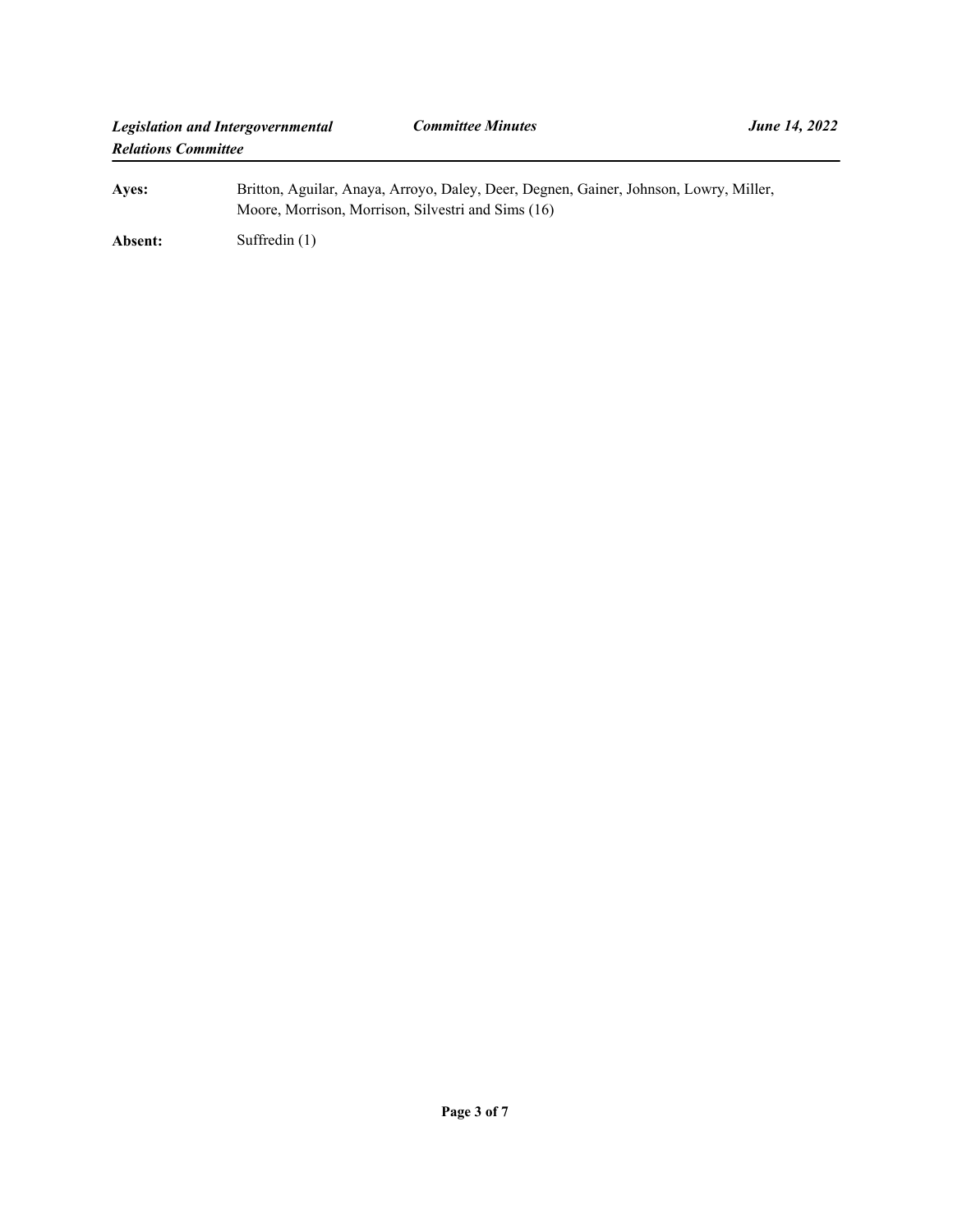#### [22-3288](http://cook-county.legistar.com/gateway.aspx?m=l&id=/matter.aspx?key=61442)

**Presented by:** TONI PRECKWINKLE, President, Cook County Board of Commissioners

#### **PROPOSED APPOINTMENT**

**Appointee(s):** Dr. Harry E. Wilkins

**Position:** Member

**Department/Board/Commission:** Roseland Medical District

**Effective date:** Immediate

**Expiration date:** 5/12/2025

**A motion was made by Commissioner Daley, seconded by Commissioner Degnen, to recommend for approval 22-3288. The motion carried by the following vote:**

**Ayes:** Britton, Aguilar, Anaya, Arroyo, Daley, Deer, Degnen, Gainer, Johnson, Lowry, Miller, Moore, Morrison, Morrison, Silvestri and Sims (16)

**Absent:** Suffredin (1)

# [22-3341](http://cook-county.legistar.com/gateway.aspx?m=l&id=/matter.aspx?key=61483)

**Sponsored by:** SCOTT R. BRITTON, FRANK J. AGUILAR, ALMA E. ANAYA, LUIS ARROYO JR, JOHN P. DALEY, BRIDGET DEGNEN, BRIDGET GAINER, BRANDON JOHNSON, BILL LOWRY, DONNA MILLER, STANLEY MOORE, KEVIN B. MORRISON, SEAN M. MORRISON, PETER N. SILVESTRI, DEBORAH SIMS and LARRY SUFFREDIN, Cook County Board Of Commissioners

#### **PROPOSED RESOLUTION**

# **RESOLUTION ANNOUNCING A NEW FLAG FOR COOK COUNTY**

**WHEREAS,** the Cook County flag is the official banner of Cook County, Illinois, the second-largest county in the United States with a population of over 5.2 million people; and

**WHEREAS,** in December 2019 the Cook County Board of Commissioners determined that, in celebration of the County's bicentennial anniversary, a new flag would be created to be representative of the bountiful geography, history, culture, and diversity of Cook County; and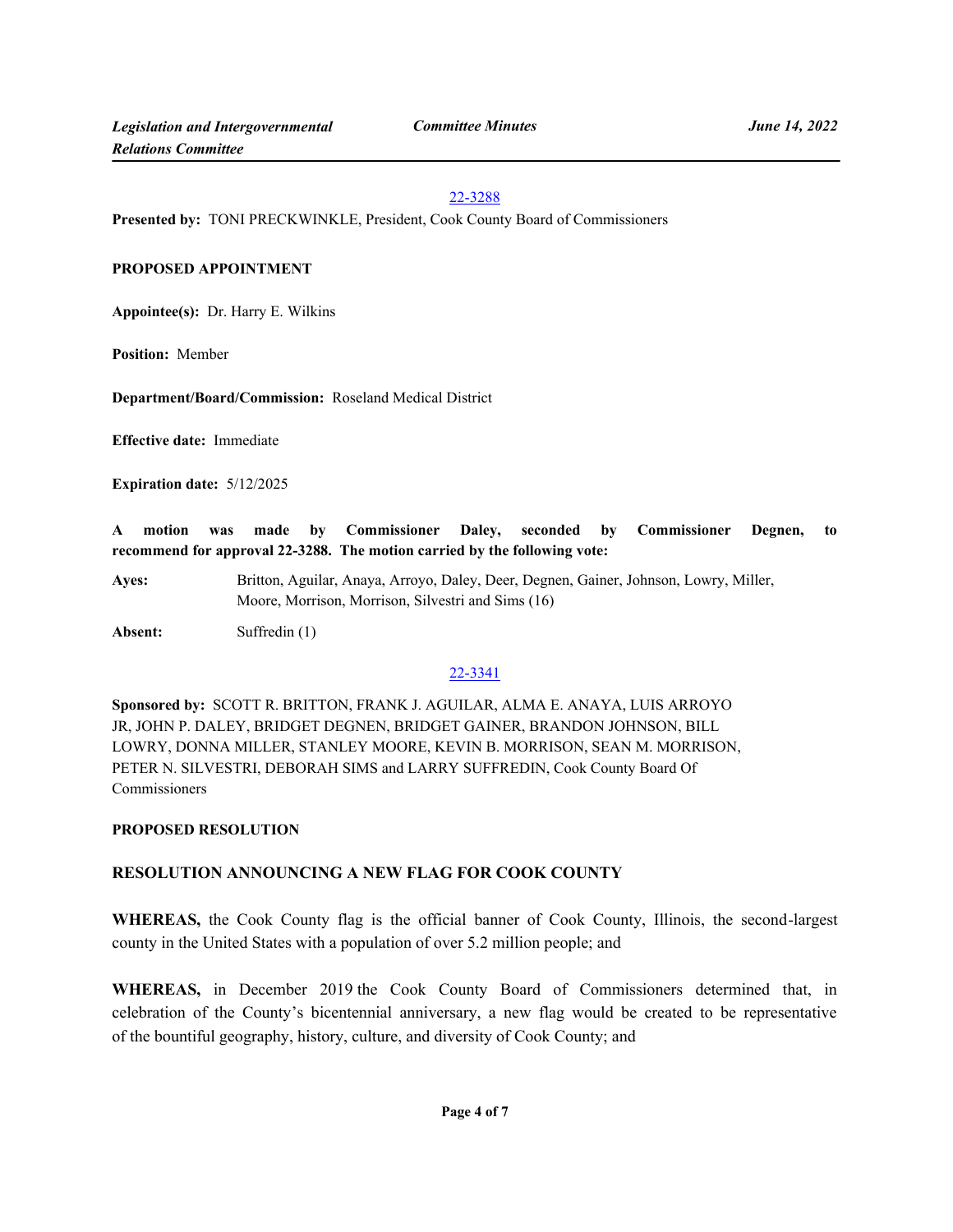**WHEREAS,** this new flag for Cook County will be selected to symbolize the hopes and dreams of the County and be a beacon for the residents who call it home; and

**WHEREAS**, nearly 300 submissions, in a digital, hand-drawn, and physical formats, were received from high school students from 40 schools and each of the 17 Districts; and

**WHEREAS,** key design concepts contemplated by student submissions included equity and inclusivity, justice, the natural lands and waterways, and the coneflower; and

**WHEREAS,** six finalist designs have undergone careful consideration, review, scoring, and evaluation by the Flag Advisory Panel, members of the Board of Commissioners, and the Cook Cunty Board President to determine the final selection; and

**NOW, THEREFORE, BE IT RESOLVED,** the Board of Commissioners does hereby adopt the flag titled "I Will" as the new flag of Cook County; and

**BE IT FURTHER RESOLVED, "I Will"** will fly proudly outside of all County buildings as a reminder of the past achievements and future aspirations that unite all who call Cook County home; and

**BE IT FURTHER RESOLVED,** that following the passage of this resolution, a flag raising will be held on Daley Plaza for all to celebrate with pride; and

**BE IT FURTHER RESOLVED,** that the Board of Commissioners does hereby congratulate Drew Duffy and Martin Burciaga, the winning student and design mentor, and call for a suitable copy of this resolution to be tendered to as a means of celebrating their iconic mark on Cook County's history.

**A motion was made by Commissioner Daley, seconded by Commissioner Degnen, to suspend the rules 22-3341. The motion carried by the following vote:**

**Ayes:** Britton, Aguilar, Anaya, Arroyo, Daley, Deer, Degnen, Gainer, Johnson, Lowry, Miller, Moore, Morrison, Morrison, Silvestri and Sims (16)

**Absent:** Suffredin (1)

**A motion was made by Commissioner Daley, seconded by Commissioner Degnen, to accept as amended 22-3341. The motion carried by the following vote:**

**Ayes:** Britton, Aguilar, Anaya, Arroyo, Daley, Deer, Degnen, Gainer, Johnson, Lowry, Miller, Moore, Morrison, Morrison, Silvestri and Sims (16)

**Absent:** Suffredin (1)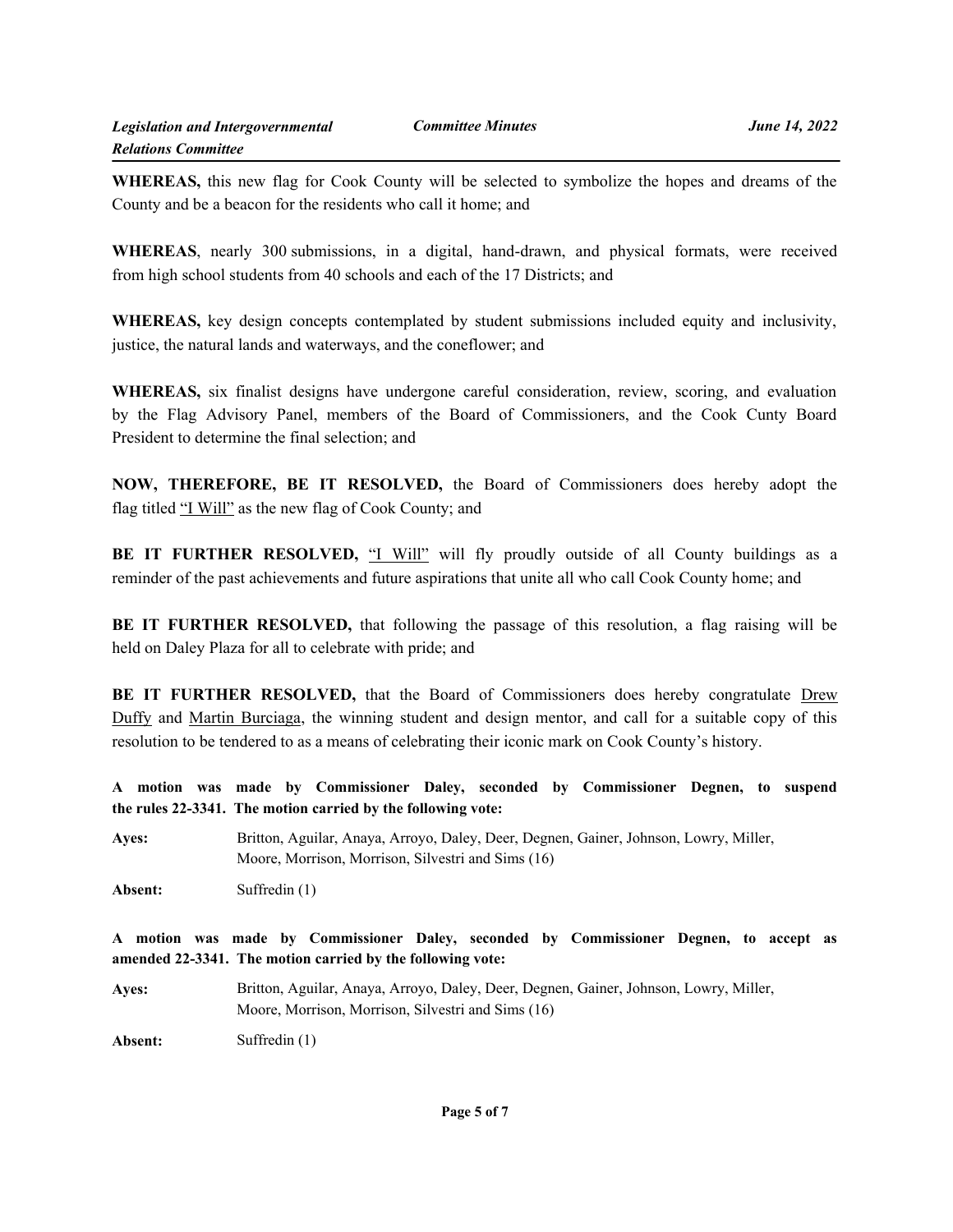**A motion was made by Commissioner Daley, seconded by Commissioner Degnen, to recommend for approval as amended 22-3341. The motion carried by the following vote:**

**Ayes:** Britton, Aguilar, Anaya, Arroyo, Daley, Deer, Degnen, Johnson, Lowry, Miller, Moore, Morrison, Morrison, Silvestri and Sims (15)

Absent: Suffredin and Gainer (2)

#### [22-3342](http://cook-county.legistar.com/gateway.aspx?m=l&id=/matter.aspx?key=61484)

**Presented by:** TONI PRECKWINKLE, President, Cook County Board of Commissioners

# **PROPOSED APPOINTMENT**

**Appointee(s):** Dr. LaMar Hasbrouck

**Position:** Chief Operating Officer

**Department/Board/Commission:** Cook County Department of Public Health

**Effective date:** June 21, 2022; The Cook County Board hereby authorizes said appointment and approves the Compensation Package negotiated by Cook County Health for Dr. Hasbrouck. See Exhibit A Compensation Package

**Expiration date:** Not Applicable; At-Will Employment

**A motion was made by Commissioner Daley, seconded by Commissioner Lowry, to recommend for approval 22-3342. The motion carried by the following vote:**

| <b>Aves:</b> | Britton, Aguilar, Arroyo, Daley, Deer, Johnson, Lowry, Miller, Moore, Morrison,<br>Morrison, Silvestri and Sims (13) |
|--------------|----------------------------------------------------------------------------------------------------------------------|
| Present:     | Anaya and Degnen (2)                                                                                                 |

**Absent:** Suffredin and Gainer (2)

#### **ADJOURNMENT**

**A motion was made by Commissioner Daley, seconded by Commissioner Degnen, to adjourn the meeting. The motion carried by the following vote:**

**Ayes:** Britton, Aguilar, Anaya, Arroyo, Daley, Deer, Degnen, Gainer, Johnson, Lowry, Miller, Moore, Morrison, Morrison, Silvestri and Sims (16)

**Absent:** Suffredin (1)